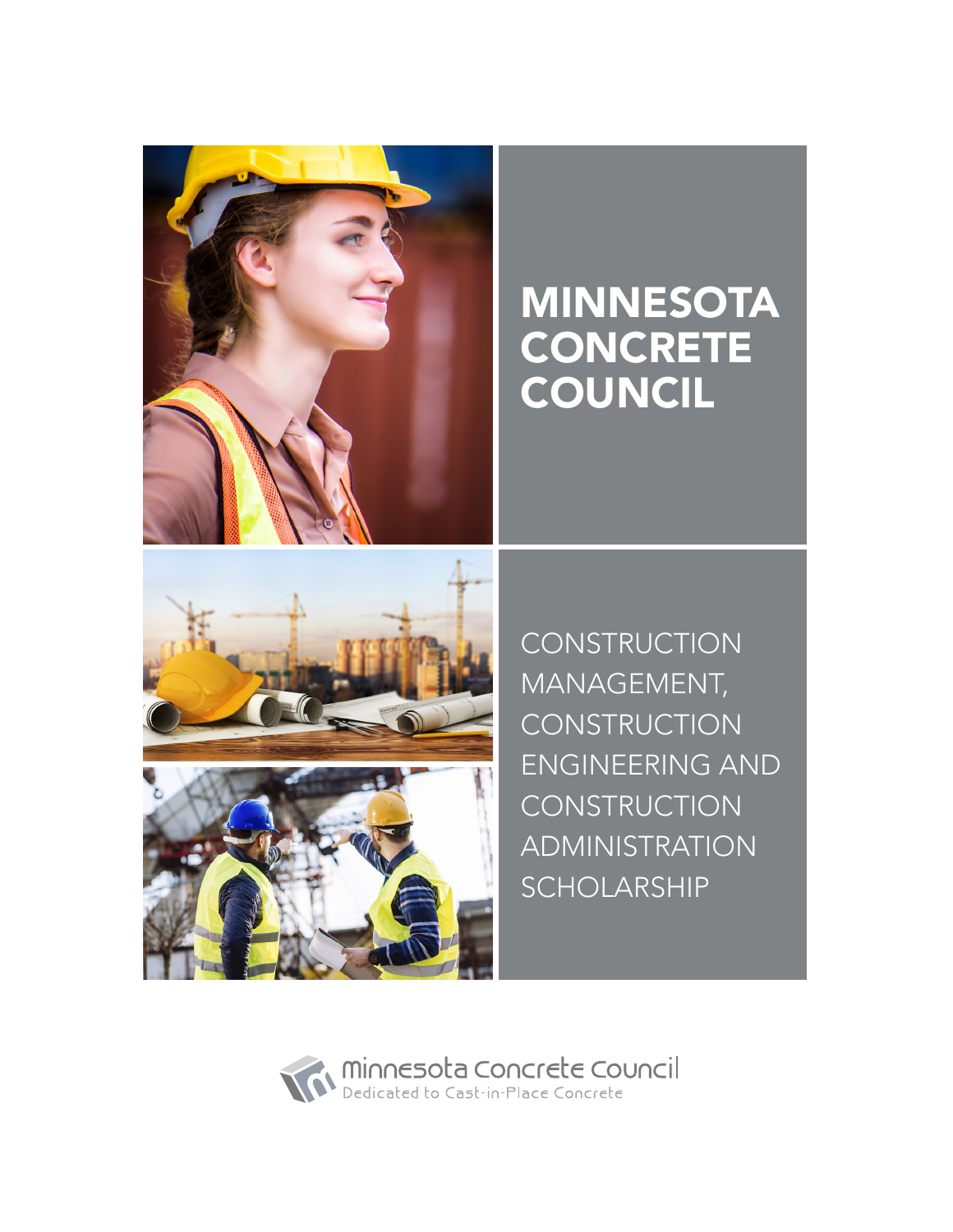THE MINNESOTA CONCRETE COUNCIL (MCC) is dedicated to advancing education, technical practice, scientific investigation and research into cast- in-place concrete materials and construction practices by organizing the efforts of its members as a nonprofit service organization. Individual memberships and member companies represent design, construction and support industries associated with reinforced and post-tensioned concrete construction throughout Minnesota. MCC members have national and international presence in the design, construction, forensic, materials, QA/ QC and construction fields. The organization is committed to keeping its members on the leading edge of technology as it relates to their respective disciplines via continuing education programs, networking opportunities and research.

As MCC has grown as an organization, so has its commitment to encouraging students to pursue careers in concrete related fields and to enhance the level of professionalism and industry engagement of those students.

#### SCHOLARSHIP AWARD

A scholarship ranging in value from \$1,000 to \$4,000 will be awarded on an annual basis to construction management, construction engineering, estimating and construction administration students. (In addition to this scholarship, MCC also provides scholarship opportunities for students pursuing an engineering degree or a degree in Concrete Industry Management.)

MCC reserves the right to adjust the number and monetary value of its scholarships.

In addition to the cash scholarship prize, MCC will provide a complimentary one- year MCC student membership and complimentary registrations for all MCC continuing education opportunities for one year to the scholarship winner(s).

#### SCHOLARSHIP CRITERIA

- 1. Student's home address must be in Minnesota OR student must be currently enrolled in a postsecondary Minnesota school (College or University).
- 2. Student must be pursuing an education in technical/ professional fields associated with the cast-in-place concrete industry (Construction Management, Construction Engineering and Construction Administration Degrees).
- 3. Student must have a strong interest in concrete materials and/or concrete frame construction.

The MCC Scholarship Committee will review applications from qualified students and rank the students based on their proven interest in advancing the design and construction of structures incorporating castin-place concrete.

#### SUBMISSION PROCESS AND TIMELINE

- Applications may be downloaded from the MCC website (www.mnconcretecouncil.com) or by e-mailing MCC (see below for e-mail address).
- Completed applications and essay must be received by December 1, 2022.
- Selected applicants will be interviewed in person or by web connection by January 15, 2023.
- The MCC scholarship(s) will be awarded at an MCC continuing education program in the winter/spring 2023.
- The scholarship recipients are expected to attend a minimum of one MCC continuing education program sometime in the next academic period.

#### **EVALUATION**

Applicants will be evaluated on:

- Involvement in concrete related activities
- Involvement in professional student organizations
- Involvement in extra-curricular activities
- Work experience both concrete and non-concrete related (such as internships and research in concrete related fields)
- Written essay
- Transcript from College or University (Unofficial transcripts will be accepted.)
- Letters of recommendation

#### **CONTACT**

If you have any questions regarding the MCC Scholarship program, please contact Margaret Mills at 651-482-9549 or by e-mail at margaret@ mnconcretecouncil.com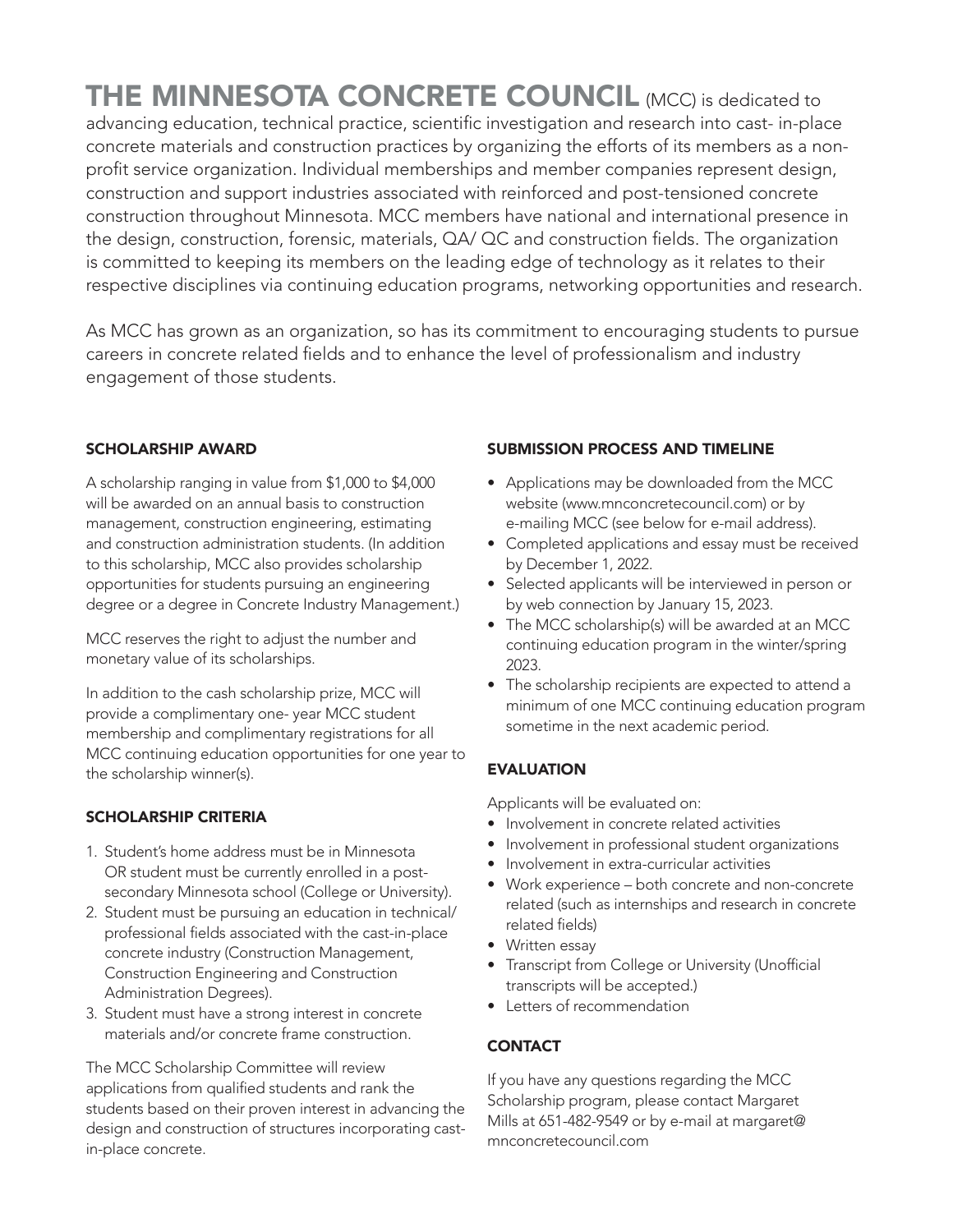# MINNESOTA CONCRETE COUNCIL

### Construction Management, Construction Engineering and Construction Administration Scholarship Application

Please TYPE the information into the form below.

#### General Information

| Name:             |                |
|-------------------|----------------|
| Home Address:     |                |
| City, State, Zip: |                |
| Phone:            | Email Address: |

#### Current College / University Information

| School Name:                                      |                                  |
|---------------------------------------------------|----------------------------------|
| Your Address at School (If Different from Above): |                                  |
| City, State, Zip:                                 |                                  |
| Entrance Date:                                    | <b>Expected Graduation Date:</b> |
| Expected Degree(s):                               | Cumulative GPA:                  |

#### Secondary (High School) Information

| School Name:     |                 |  |
|------------------|-----------------|--|
| City, State:     |                 |  |
| Completion Date: | Cumulative GPA: |  |

#### Work Experience / Internships

Please provide information on work experience (concrete-related and other) you have had while you were enrolled in your current program:

| Company, Location & Title | Dates Employed | Duties/Responsibilities |
|---------------------------|----------------|-------------------------|
|                           |                |                         |
|                           |                |                         |
|                           |                |                         |
|                           |                |                         |
|                           |                |                         |

#### Professional Activities, Memberships & Extracurricular Activities

Please give a brief description of activities you have been in while enrolled in your current program:

| Organization | Dates of Involvement | Duties/Responsibilities | Officer / Committee Positions |
|--------------|----------------------|-------------------------|-------------------------------|
|              |                      |                         |                               |
|              |                      |                         |                               |
|              |                      |                         |                               |
|              |                      |                         |                               |